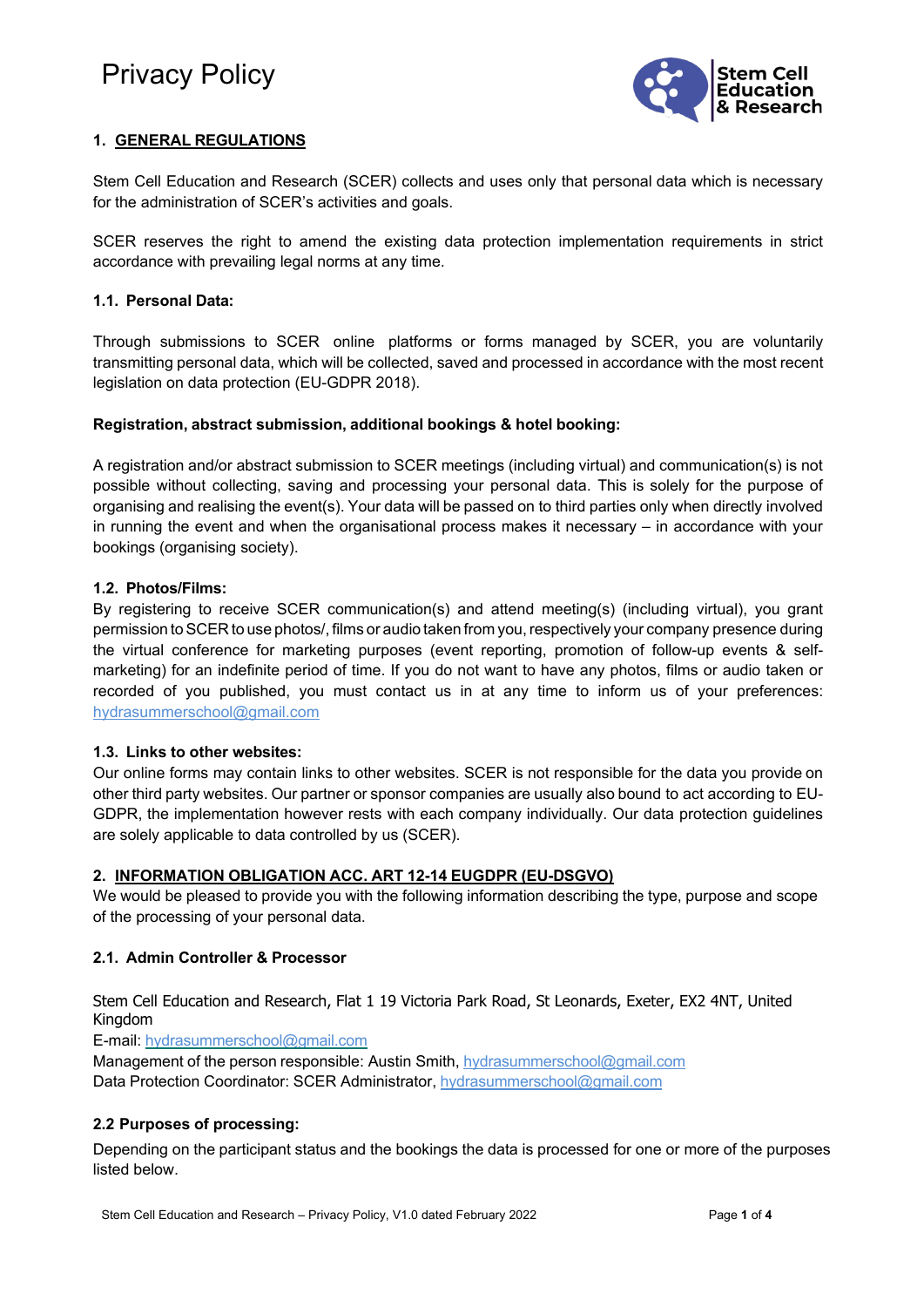

| <b>Processing Purpose</b>                                              | <b>Data Categories</b>                                                                                                                                                                                                                                          |
|------------------------------------------------------------------------|-----------------------------------------------------------------------------------------------------------------------------------------------------------------------------------------------------------------------------------------------------------------|
| Participant Management<br>(Registration, Additional<br><b>Bookings</b> | Name, contact data, address data/invoice data, registration data, profession<br>data, additional bookings, travel data (if necessary), passport data (if<br>necessary), special requirements, (sensitive data) special dietary<br>requirements (sensitive data) |
| Hotel Management                                                       | Name, contact data, address data/invoice data, hotel booking data, travel<br>data (if necessary), credit card guarantees (if necessary)                                                                                                                         |
| Scientific Management &<br>Coordination of<br>Bursaries and similar    | Name, contact data, date of birth (if necessary), date of graduation (if<br>necessary), lecture data (speaker, topic, title)                                                                                                                                    |
| <b>Industry Management</b><br>(Exhibition & Sponsoring)                | Name, contact data, company data                                                                                                                                                                                                                                |
| General Organisation /<br>Accreditation &<br>Compliance                | Name & city/country, institution/organisation (if necessary), specialisation (if<br>necessary), lecture data (speaker, topic, title)                                                                                                                            |
| General Organisation /<br>Accounting                                   | Name, contact data, registration data, additional bookings, bank data (if<br>necessary), credit card data (if necessary)                                                                                                                                        |
| Marketing & Development                                                | Name, contact data, photos/films, statistical data (ONLY anonymised)                                                                                                                                                                                            |

## **2.3Legal basis for the data processing purposes:**

| <b>Processing Purpose</b>                                                     | <b>Legal Basis</b>                                                                                                                                                                                                                                                                                         |
|-------------------------------------------------------------------------------|------------------------------------------------------------------------------------------------------------------------------------------------------------------------------------------------------------------------------------------------------------------------------------------------------------|
| Participant Management<br>(Registration, Additional<br>Bookings)              | Binding completion of the registration for the participation of the selected<br>event, written confirmation of the group coordinator that participant data<br>may be used, binding booking of ticket(s) to one or more social evets of the<br>selected event, consent of the data subject (sensitive data) |
| <b>Hotel Management</b>                                                       | Binding conclusion of a hotel booking by the person concerned or his<br>group coordinator, written confirmation from the group coordinator that<br>participant data may be used                                                                                                                            |
| Scientific Management &<br>Coordination of<br>Bursaries and similar           | Binding completion of the abstract submission for the selected event,<br>Acceptance of active participation in the selected event                                                                                                                                                                          |
| <b>Industry Management</b><br>(Exhibition & Sponsoring)                       | Binding contract conclusion of the data subject and the company<br>represented by him/her to take part at the selected event                                                                                                                                                                               |
| <b>General Organisation</b><br>(Accreditation &<br>Compliance,<br>Accounting) | Fulfilment of contract and law,<br>Legitimate interest of the controller (see point 4.4.)                                                                                                                                                                                                                  |
| Marketing & Development                                                       | Legitimate interest of the controller (see point 4.1.-4.2.)                                                                                                                                                                                                                                                |

## **2.4Third Party Data Recipients – Categories:**

The recipients only receive the data they require, not your full data record. Your data will only be forwarded when the organisational process makes it necessary – in accordance with your bookings – and when a legal basis exists.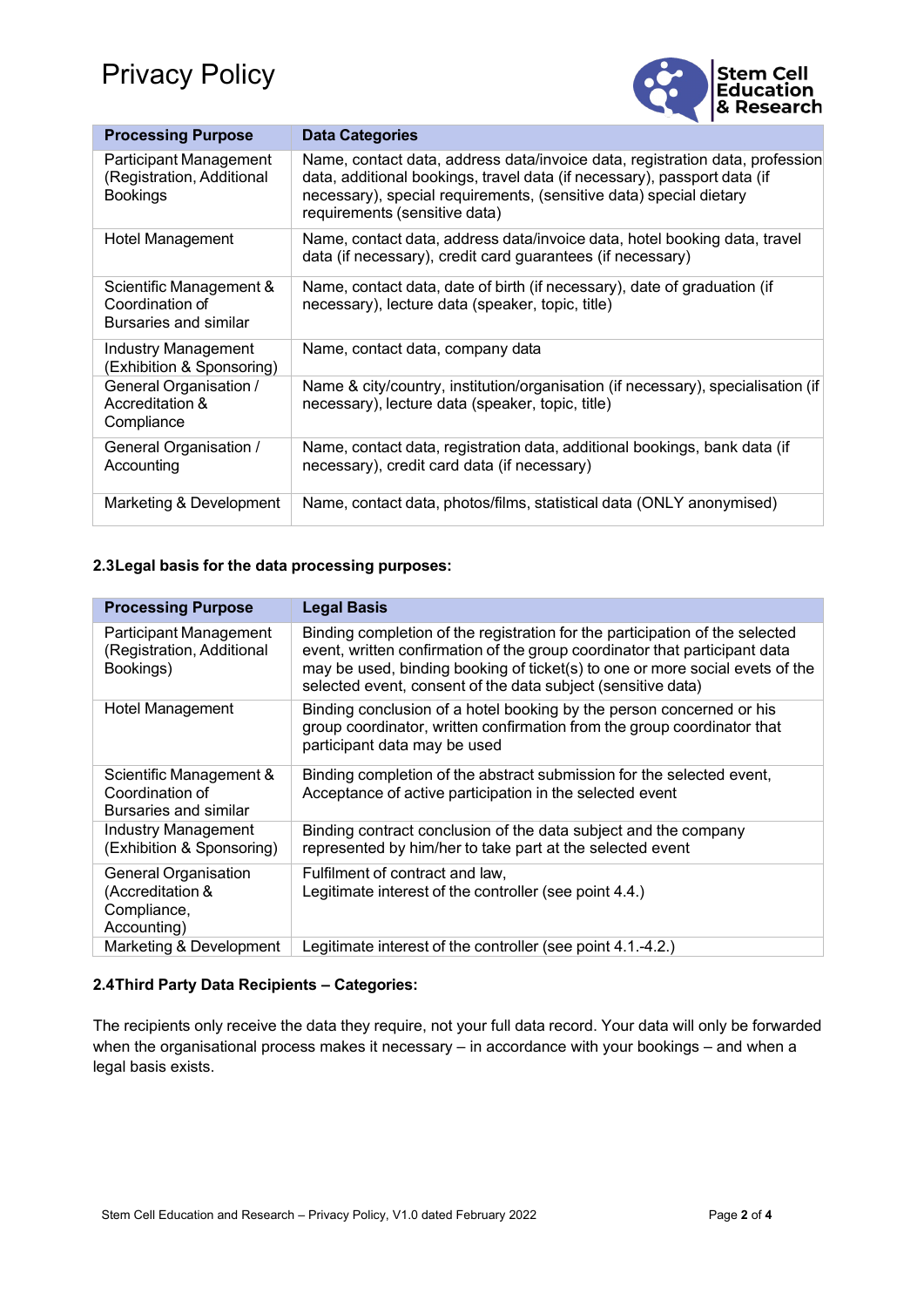# Privacy Policy



| <b>Processing Purpose</b>                                              | <b>Data Categories</b>                                                                                                                                                                                                                     | <b>Recipient Categories</b>                                                                                               |
|------------------------------------------------------------------------|--------------------------------------------------------------------------------------------------------------------------------------------------------------------------------------------------------------------------------------------|---------------------------------------------------------------------------------------------------------------------------|
| Participant<br>Management<br>(Registration,<br>Additional<br>Bookings) | Name, contact data, address<br>data/invoice data, registration dat,<br>profession data, additional bookings,<br>travel data (only if necessary),<br>passport data (only if necessary),<br>special dietary requirements (sensitive<br>data) | Organising society, service<br>providers (fulfilment agents),<br>lead retrieval companies<br>Caterer<br><b>Droplet</b>    |
| <b>International Travel</b><br>managemeny                              | Name, contact data, address<br>data/invoice data, hotel booking data,<br>travel data (if necessary),<br>credit card guarantees (if necessary)                                                                                              | Travel agency, Hotels                                                                                                     |
| Scientific management &<br>coordination of bursaries<br>and similar    | Name, contact data, date of graduation<br>(if necessary), Lecture data (speaker,<br>topic,<br>title)                                                                                                                                       | N/A                                                                                                                       |
| <b>Industry Management</b><br>(Exhibition & Sponsoring)                | Name, contact data, company data                                                                                                                                                                                                           | Organising society, service<br>providers (fulfilment agents)                                                              |
| General Organisation/<br>Accreditation &<br>Compliance                 | Name & city/country<br>institution/organisation (if necessary),<br>specialisation (if<br>necessary), Lecture data (speaker, topic,<br>title)                                                                                               | Organising society, relevant<br>accreditation authorities, service<br>providers (fulfilment agents)                       |
| General<br>Organisation/<br>Accounting                                 | Name, contact data, registration data,<br>additional bookings, bank data (if<br>necessary), credit card data (if<br>necessary)                                                                                                             | Organising society, responsible<br>authorities, bank, fiscal office,<br>tax consultant, service providers<br>(fulfilment) |
| Marketing                                                              | Name, Contact data                                                                                                                                                                                                                         | Wix                                                                                                                       |
| Development                                                            | Statistical data (ONLY anonymised)                                                                                                                                                                                                         | N/A                                                                                                                       |

## **2.5Transfer to Third Country:**

| <b>Processing Purpose</b>                                           | <b>Data Categories</b>                                                                               | <b>Recipient Categories</b> |
|---------------------------------------------------------------------|------------------------------------------------------------------------------------------------------|-----------------------------|
| Scientific management &<br>coordination of bursaries<br>and similar | Name, contact data, date of graduation<br>(if necessary), Lecture data (speaker,<br>topic,<br>title) | N/A                         |
| Marketing                                                           | Name, Contact data                                                                                   | Wix                         |

## **2.6Data Storage Period:**

Sensitive data which are collected with consent of the data subjects, as well as passport data and information submitted for statistical data collection are stored on GDPR compliant third-party hosts (Droplet, Wix). All information is stored securely by the Admin Processor and Controller under password protection. All financial data are stored for 7 years, to meet the retention period according to the UK VAT Act 1994 and to permit post-event support and service (i.e. belated participation confirmations and presentation certificates). In the case of (e.g.annually) recurring congresses, the data are stored for at least 7 years after the end of the entire event series. Upon revocation of the person concerned, their data will be deleted immediately.